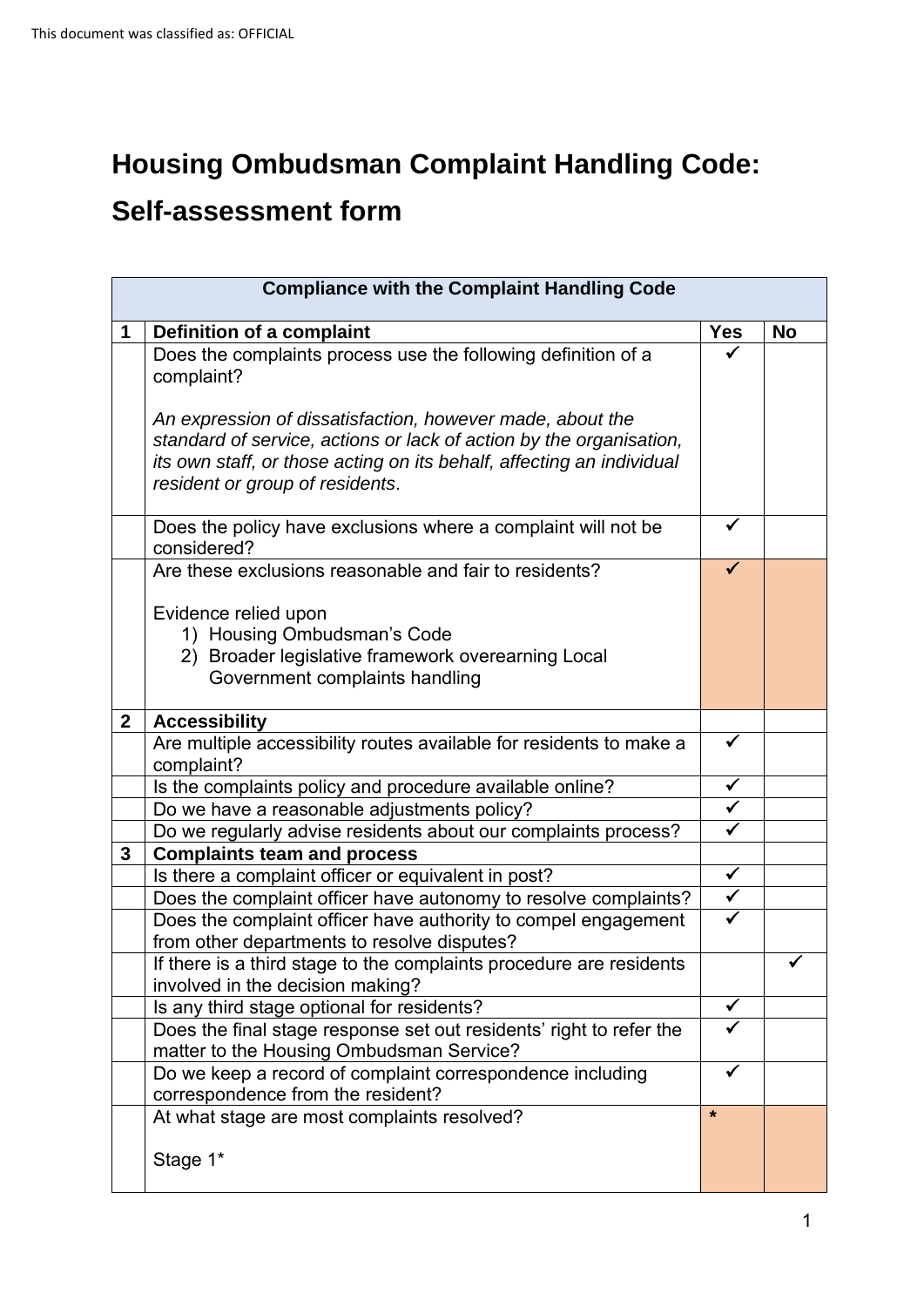| 4 | <b>Communication</b>                                            |              |  |
|---|-----------------------------------------------------------------|--------------|--|
|   | Are residents kept informed and updated during the complaints   |              |  |
|   | process?                                                        |              |  |
|   | Are residents informed of the landlord's position and given a   | $\checkmark$ |  |
|   | chance to respond and challenge any area of dispute before the  |              |  |
|   | final decision?                                                 |              |  |
|   | Are all complaints acknowledged and logged within five days?    | $\checkmark$ |  |
|   | Are residents advised of how to escalate at the end of each     |              |  |
|   | stage?                                                          |              |  |
|   | What proportion of complaints are resolved at stage one?        | $\star$      |  |
|   |                                                                 |              |  |
|   | See annual reports*                                             |              |  |
|   |                                                                 |              |  |
|   | What proportion of complaints are resolved at stage two?        | $\star$      |  |
|   | What proportion of complaint responses are sent within Code     | $\star$      |  |
|   | timescales?                                                     |              |  |
|   |                                                                 |              |  |
|   |                                                                 |              |  |
|   | Stage one                                                       |              |  |
|   | Stage one (with extension)                                      |              |  |
|   | Stage two                                                       |              |  |
|   | Stage two (with extension)                                      |              |  |
|   |                                                                 |              |  |
|   | See annual reports*                                             |              |  |
|   |                                                                 |              |  |
|   | Where timescales have been extended did we have good            |              |  |
|   | reason?                                                         |              |  |
|   | Where timescales have been extended did we keep the resident    | ✓            |  |
|   | informed?                                                       |              |  |
|   | What proportion of complaints do we resolve to residents'       | $\star$      |  |
|   | satisfaction                                                    |              |  |
|   |                                                                 |              |  |
|   | See annual reports*                                             |              |  |
|   |                                                                 |              |  |
| 5 | <b>Cooperation with Housing Ombudsman Service</b>               |              |  |
|   | Were all requests for evidence responded to within 15 days?     | $\star$      |  |
|   |                                                                 |              |  |
|   | $N/A^*$                                                         |              |  |
|   | Where the timescale was extended did we keep the Ombudsman      | $\star$      |  |
|   | informed?                                                       |              |  |
|   |                                                                 |              |  |
|   | $N/A^*$                                                         |              |  |
| 6 | <b>Fairness in complaint handling</b>                           |              |  |
|   | Are residents able to complain via a representative throughout? | $\checkmark$ |  |
|   | If advice was given, was this accurate and easy to understand?  | ✓            |  |
|   |                                                                 | $\bf{0}$     |  |
|   | How many cases did we refuse to escalate?                       |              |  |
|   |                                                                 |              |  |
|   |                                                                 |              |  |
|   | What was the reason for the refusal?                            |              |  |
|   |                                                                 |              |  |